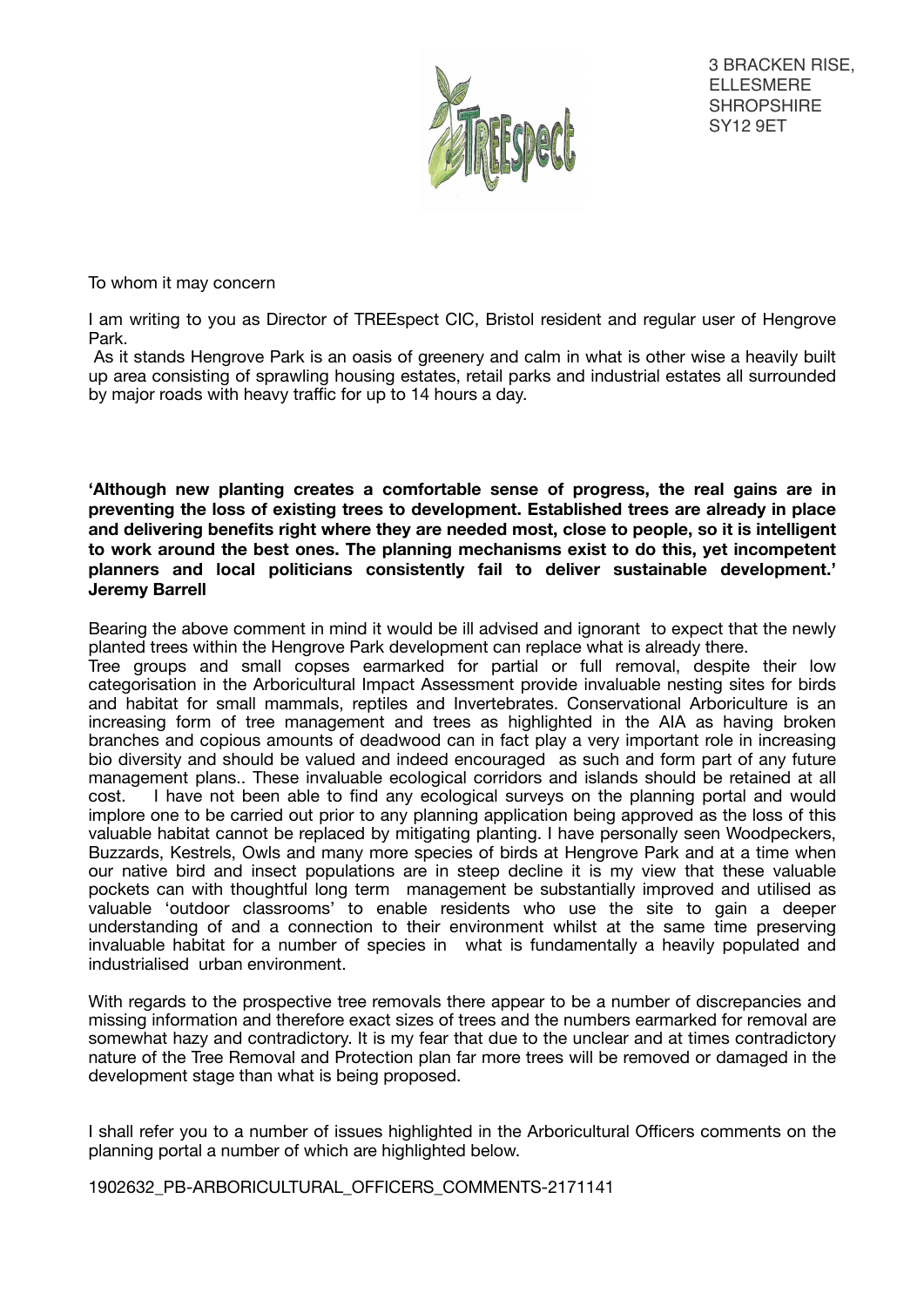**There are a number of woodland areas across the site, the groups that are significant to the proposal are:** 

**G1 – a shelter belt leading from Hengrove Way and consisting of predominately white poplar at the northern end leading into mixed native broadleaf planting at the southern end. The tree protection plan identifies the whole group for removal to facilitate the development. This contradicts the Tree Removal and Retention Plan (Dwg P1124 A) discussed below.** 

**Group 1 has been identified as a tree cluster to be thinned within the Tree Removal and Retention Plan (Dwg P1124 A), however considering the proposed new access road from Hengrove way and the buildings along this corridor it would appear the whole group will be removed and therefore replacement calculations need to be provided.** 

**The original application advised 2842 replacements will be required or a pro rata financial contribution of £2,174,130 for off-site planting; the revised report states 1296 replacement trees will be required which equates to a £991,440 financial contribution for off-site planting. This is less than half of the original figures.** 

Given the issues raised by the Arboricultural Officer of which there are more in his/her report, not only highlighting the issues above but also questioning the tree planting plan (species selection etc) but also raising concerns about the future management of the tree planting plan I feel that as a priority these should be taken into consideration and acted upon before any decision is made.

I would also implore you to take on board the views of the Bristol Tree Forum regarding this development especially in regard the Forum's view that the BTRS calculations are flawed and as such tree replacement quantities are incorrect. This in my opinion is an issue which needs addressing as a priority. I have read the BTF's recent blog regarding their misgivings surrounding the proposed development and it raises a number of important issues which should be taken into account and acted upon prior to any decision being made.

A major concern is the long term management plans for the proposed site. Across Bristol you will find a large number of developments, from Supermarket carparks, private housing, office complexes to name a few that have incorporated elaborate tree planting schemes in their plans only to fail catastrophically when it comes the long term management of the trees as implemented as part of the planning consent. Indeed as I write this there are a worrying amount of newly planted trees under the stewardship of Metro Bus which are in serious decline or moribund despite